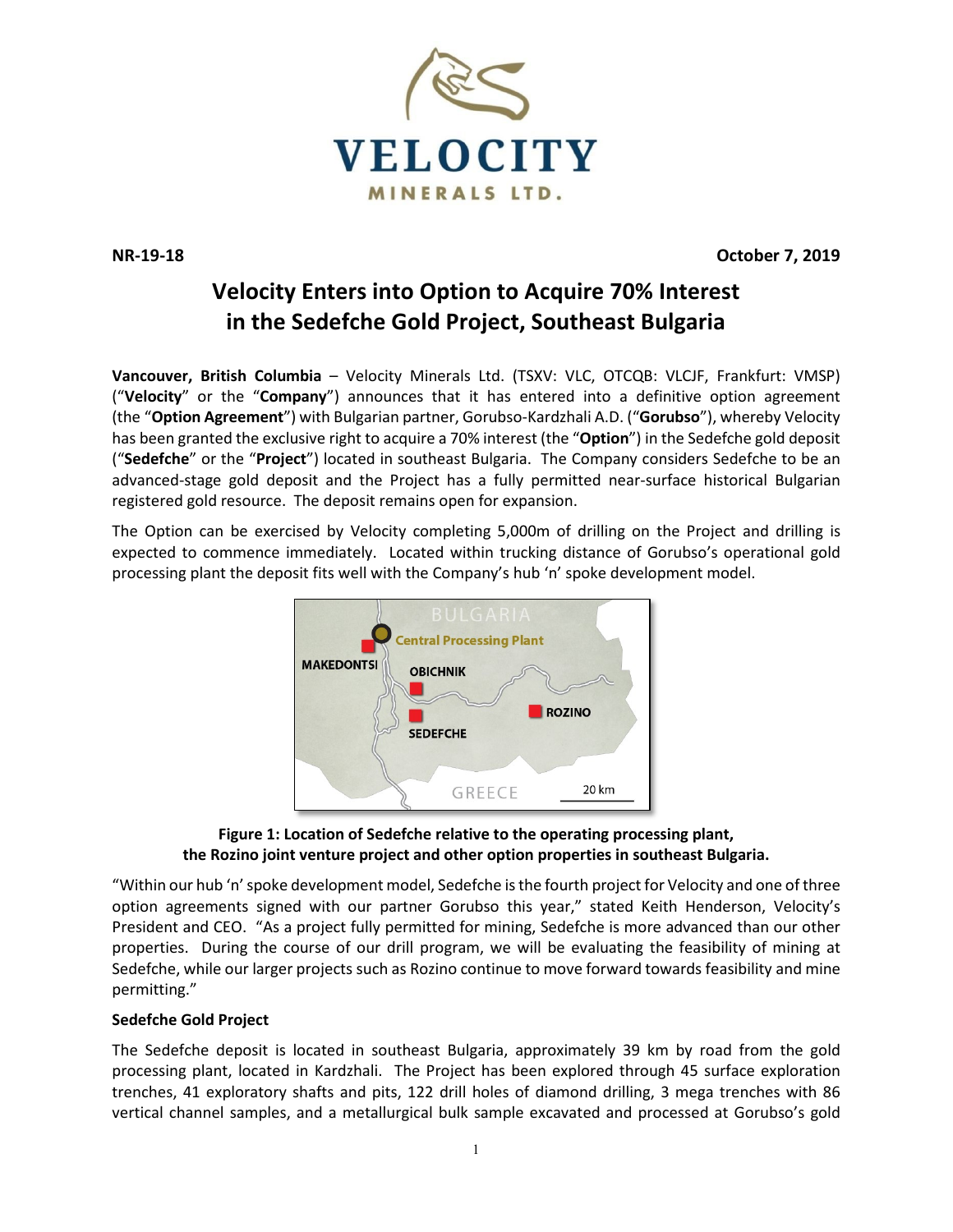processing plant. The Project has been advanced through feasibility and environmental permitting in Bulgaria, resulting in the issuance of a mining concession.

#### **Historical Estimates**

The Historical Bulgarian Resources at Sedefche were calculated by Gorubso using the Bulgarian classification scheme, based on manual sectional polygonal methods of resource estimation. Bulgarian resource categories 111 and 211 at Sedefche are considered by Velocity to be broadly equivalent to Indicated and Inferred Resources, respectively, mineral resources categories under CIM Definition Standards on Mineral Resources and Mineral Reserves, as adopted by National Instrument 43-101 ("**NI 43-101**"). Resources were submitted to and accepted by the Bulgarian government, Dragiev, H, 2006, "Momchil Prospecting License, Report at the 'Zvezdel - Pcheloyad Ore Field', Geological Report with Resource And Reserve Recalculation of 'Au-Ag Ores' at the Sedefche Deposit".

| <b>Cut-off Grade</b><br>$(g/t$ gold) | <b>Tonnes</b><br>(Mt) | $(g/t$ gold) | Gold Grade Silver Grade | <b>Contained Gold</b><br>$(g/t \text{ silver})$ ('000 ounces gold) ('000 ounces silver) | <b>Contained Silver</b> | <b>Bulgarian</b><br><b>Resource</b><br>Category |
|--------------------------------------|-----------------------|--------------|-------------------------|-----------------------------------------------------------------------------------------|-------------------------|-------------------------------------------------|
| 0.8                                  | 1.2                   | 2.0          | 68                      | 76.0                                                                                    | 2,649                   | 111                                             |
| 0.5                                  | 0.7                   | 0.8          | 39                      | 18.2                                                                                    | 856                     | 211                                             |

*Table 1: Bulgarian Historical Resources for Sedefche, calculated by Gorubso using the Bulgarian classification system.*

The Company cautions that it is not treating the Historical Bulgarian Resources as current mineral resources and/or mineral reserves and that a qualified person has not done sufficient work to classify the Historical Bulgarian Resources as current mineral resources and/or mineral reserves. To upgrade the Historical Bulgarian Resources to a current NI 43-101 mineral resource and/or mineral reserve estimate, the model and estimation will have to be reviewed and repeated by a "qualified person", and the Project will need to be at least partially re-drilled with updated sampling procedures put in place. The Historical Bulgarian Resources are included in this news release because they are considered relevant by the Company, as they (i) confirm the presence of significant gold mineralization on the Project which has not been fully delineated; and (ii) provides information as to the potential size and nature of the immediate exploration targets within the Project. Readers should regard the Historical Bulgarian Resources as conceptual in nature as to quantity and grade and that it is uncertain if further exploration will result in the targets on the Project being delineated as a current mineral resources and/or mineral reserves.

## **Sedefche Option Terms**

The Option to earn a 70% interest in Sedefche is subject to the completion by the Company of 5,000m of drilling prior to March 31, 2020 (the "**Initial Drilling**"). If Velocity has not reached a decision to exercise the Option on completion of the Initial Drilling, Velocity can extend the expiry of the Option by completing an additional drill program (the "**Additional Drilling**"), provided that the Additional Drilling must be completed within 12 months from the effective date of the Option Agreement.

If Velocity elects not to exercise the Option, it will be entitled to a 1% Net Smelter Returns ("**NSR**") royalty on any gold and silver mined from the Project in excess of that set out in the historical geological resources and reserves registered with the Bulgarian Ministry of Energy as of July 6, 2016 (the "**Historical Bulgarian Resources**"), that are identified or estimated as a result of the Initial Drilling and, if applicable, the Additional Drilling at the Project. Subject to Velocity's acceptance, half of the 1% NSR royalty (being 0.5%) can be purchased from Velocity by Gorubso for US\$1,000,000.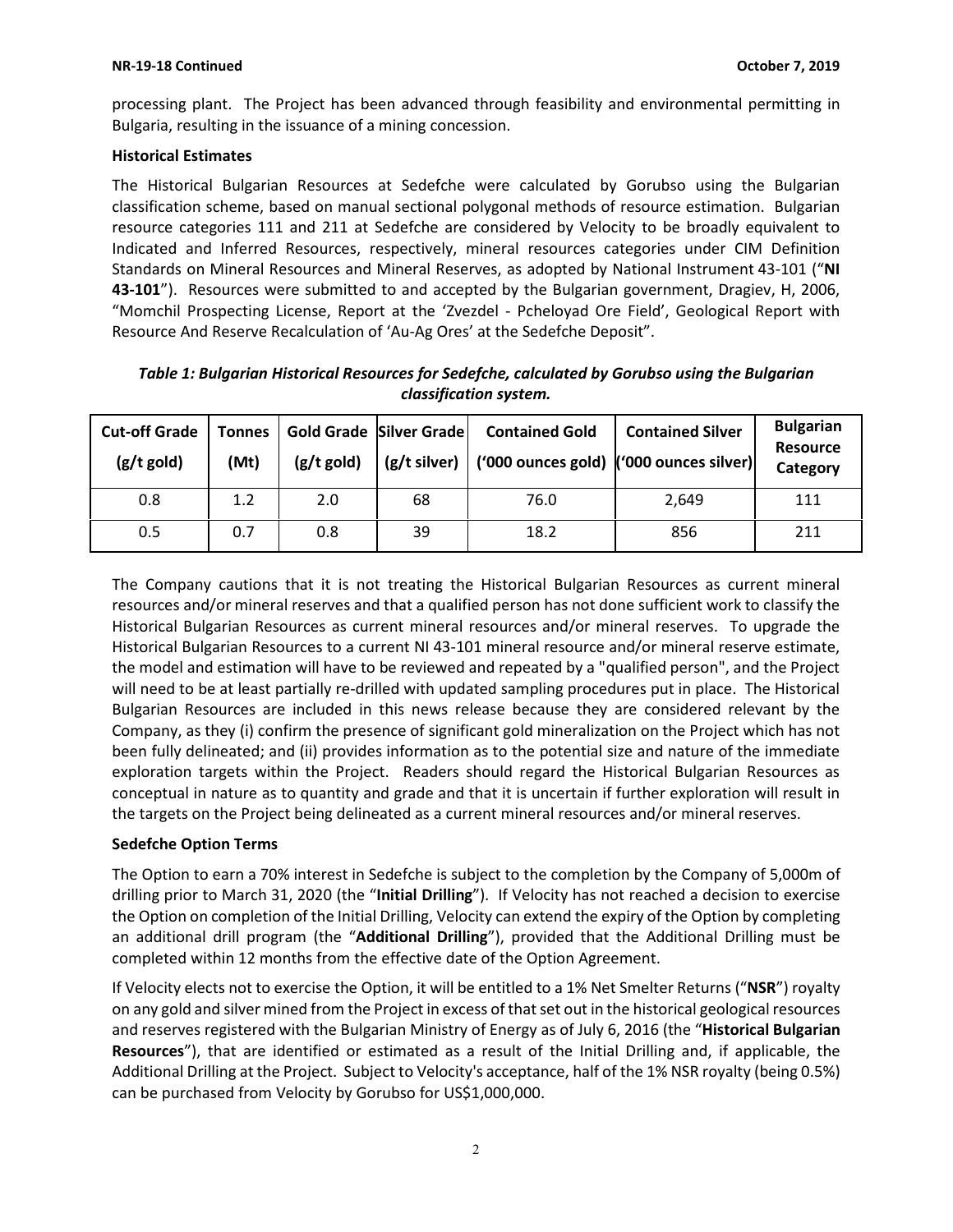#### **Joint Venture Structure**

Upon the exercise of the Option, Velocity will be deemed to have entered into a joint venture with Gorubso (the "**Joint Venture**"), at which time a joint venture company ("**JVCo**") will be established. Given the advanced, fully permitted nature of the Project, Velocity will be required to make the following payments upon the exercise of the Option:

- On entering into the Joint Venture, Velocity will be required to pay a fee of US\$800,000 to Gorubso, payable in common sharesin the capital of Velocity (the "**Velocity Shares**") at a deemed value per Velocity Share equal to the market price of the Velocity Shares on the TSX Venture Exchange (the "**TSXV**") on the date of incorporation of JVCo. Upon the production of the first doré from ore extracted from the Project, a second US\$800,000 will be payable to Gorubso in Velocity Shares at a deemed value per Velocity Share equal to the market price of the Velocity Shares on the TSXV on the date of the initial doré production.
- Upon the formation of the Joint Venture, Gorubso will be deemed to have been granted a 2% NSR royalty on products from the Project, which will be limited to the Historical Bulgarian Resources. Velocity, with Gorubso's approval, will have the ability to purchase 50% (being 1%) of the NSR royalty for US\$2,000,000.
- During the term of the Option a joint operational steering committee will be formed for overseeing the mine site preparation activities conducted by Gorubso at the Project, which committee will include two Velocity nominees. Gorubso may opt to continue mine site preparation during the term of the Option at its expense, provided that upon Velocity's exercise of the Option and the formation of the Joint Venture, Velocity will be responsible for covering 70% of up to BGN 500,000 in site preparation costs incurred by Gorubso.

If Velocity elects to abandon its interest in the Joint Venture following the formation of the Joint Venture and the acquisition of a 70% interest therein, Velocity will be entitled to a 1% NSR royalty on (i) all gold and silver mined from the Project in excess of that set out in the Bulgarian Historical Estimate that is identified or estimated as a result of the Initial Drilling and, if applicable, the Additional Drilling, at the Project or (ii) all mineral resources and reserves discovered at the Project, if two years have passed from the formation of the Joint Venture and if Velocity completes BGN 2,000,000 in aggregate expenditures on the Project prior to termination.

## **Qualified Person**

The technical content of this release has been approved for disclosure by Stuart A. Mills, BSc, MSc, CGeol, a Qualified Person as defined by NI 43-101 and the Company's Vice President Exploration. Mr. Mills is not independent of the Company.

## *About Velocity Minerals Ltd.*

Velocity is a gold exploration and development company focused on southeastern Bulgaria. Velocity's strategy is to develop a low-cost centralized hub 'n' spoke development model whereby multiple projects within this emerging gold district produce gold concentrates for trucking to a central processing plant for production of doré. The Company envisions staged open pit mining of satellite deposits and processing in a currently operating carbon-in-leach (CIL) plant. The Company's management and board includes mining industry professionals with combined experience spanning Europe, Asia, and the Americas as employees of major mining companies as well as founders and senior executives of junior to mid-tier public companies. The team's experience includes all aspects of mineral exploration, resource definition, feasibility, finance, mine construction and mine operation as well as a track record in managing publicly listed companies.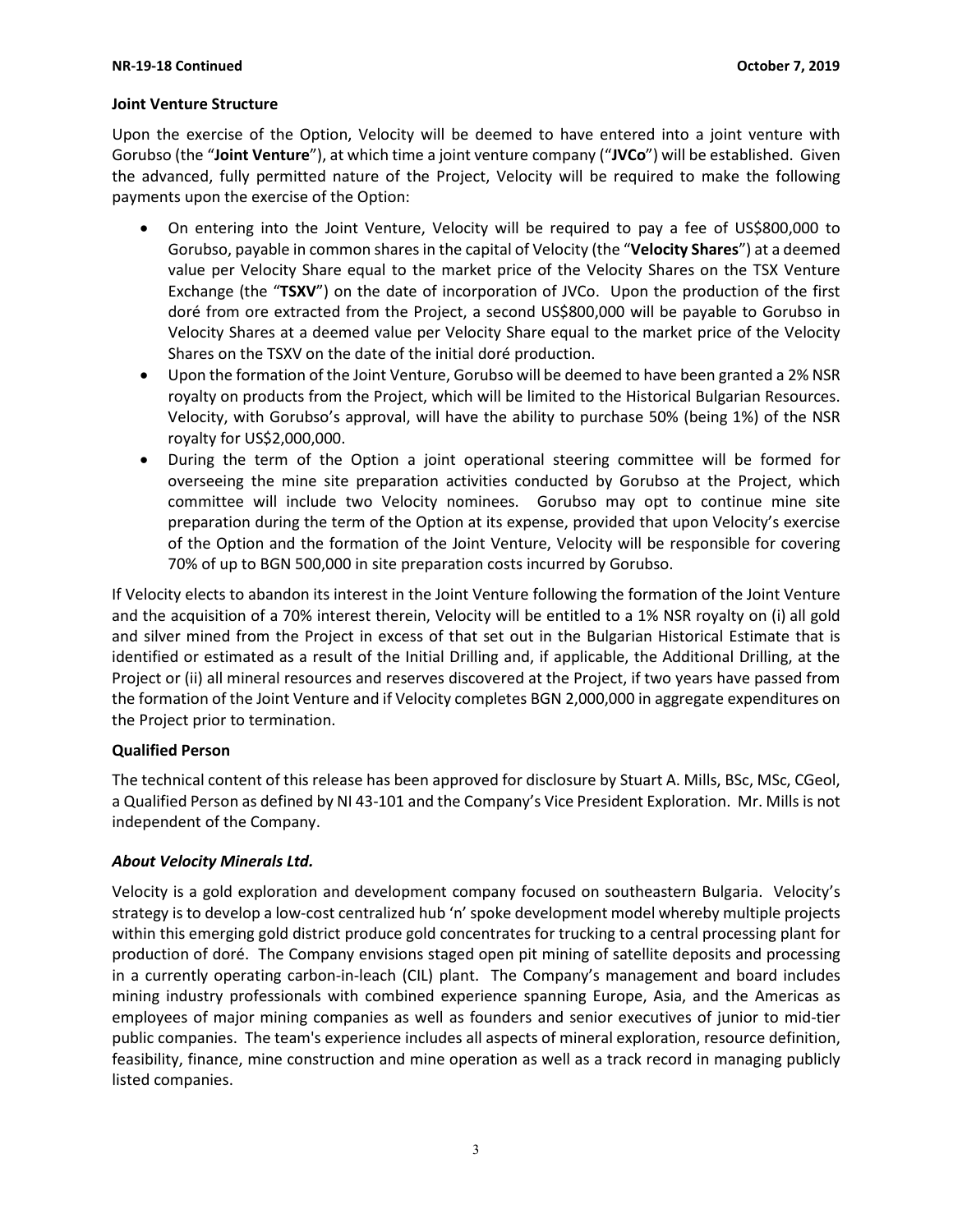#### **About Bulgaria**

Bulgaria is a member of NATO (2004) and a member of the European Union (2007). The local currency (BGN) has been tied to the Euro since 1999 (1.956 BGN/EUR). The country is served by modern European infrastructure including an extensive network of paved roads. Bulgaria boasts an exceptionally low corporate tax rate of only 10%. The country's education system is excellent with good availability of experienced mining professionals in a favourable cost environment. Foreign mining companies are successfully operating in Bulgaria. The country's mining law was established in 1999 and updated in 2011. Mining royalties are low and compare favourably with more established mining countries.

On Behalf of the Board of Directors "Keith Henderson" President & CEO

For further information, please contact:

Keith Henderson Phone: +1-604-484-1233 E-mail: [info@velocityminerals.com](mailto:info@velocityminerals.com) Web: [www.velocityminerals.com](http://www.velocityminerals.com/)

Neither the TSX Venture Exchange nor its Regulation Services Provider (as that term is defined in policies of the TSX Venture Exchange) accepts responsibility for the adequacy or accuracy of this release.

CAUTIONARY STATEMENT REGARDING FORWARD-LOOKING INFORMATION:

This news release includes certain "forward-looking statements" under applicable Canadian securities legislation. Forward-looking statements include, but are not limited to, statements with respect to future exploration, testing and Initial Drilling and, if applicable, the Additional Drilling carried out at the Project, the exercise of the Option, the entry into of the Joint Venture and any payments in connection with same and the future business and operations of Velocity. Often, but not always, forward looking statements can be identified by words such as "pro forma", "plans", "expects", "may", "should", "budget", "scheduled", "estimates", "forecasts", "intends", "anticipates", "believes", "potential" or variations of such words including negative variations thereof, and phrases that refer to certain actions, events or results that may, could, would, might or will occur or be taken or achieved. In making the forward-looking statements in this news release, the Company has applied several material assumptions, including without limitation, that market fundamentals will result in sustained gold demand and prices, the receipt of any necessary permits, licenses and regulatory approvals in connection with the future development of the Company's Bulgarian projects, the availability of financing on suitable terms for the development, construction and continued operation of the Company's projects, and the Company's ability to comply with environmental, health and safety laws. Forward looking information involves known and unknown risks, uncertainties and other factors which may cause the actual results, performance or achievements of the Company to differ materially from any future results, performance or achievements expressed or implied by the forward-looking information. Such risks and other factors include, among others, operating and technical difficulties in connection with mineral exploration and development and mine development activities for Sedefche and the Company's projects generally, including the geological mapping, prospecting and sampling programs for the projects, the fact that the Company's interest in Sedefche is only an option and there is no guarantee that such interest, if earned, will be certain, actual results of exploration activities, including the Initial Drilling and, if applicable, the Additional Drilling, estimation or realization of mineral reserves and mineral resources, the timing and amount of estimated future production, costs of production, capital expenditures, the costs and timing of the development of new deposits, the ability of the Company to obtain access to the CIL Plant and to have ore from the Project (and the Company's other projects) processed at the CIL Plant on profitable terms, the availability of a sufficient supply of water and other materials, requirements for additional capital to fund the Company's business plan, future prices of precious metals, changes in general economic conditions, changes in the financial markets and in the demand and market price for commodities, possible